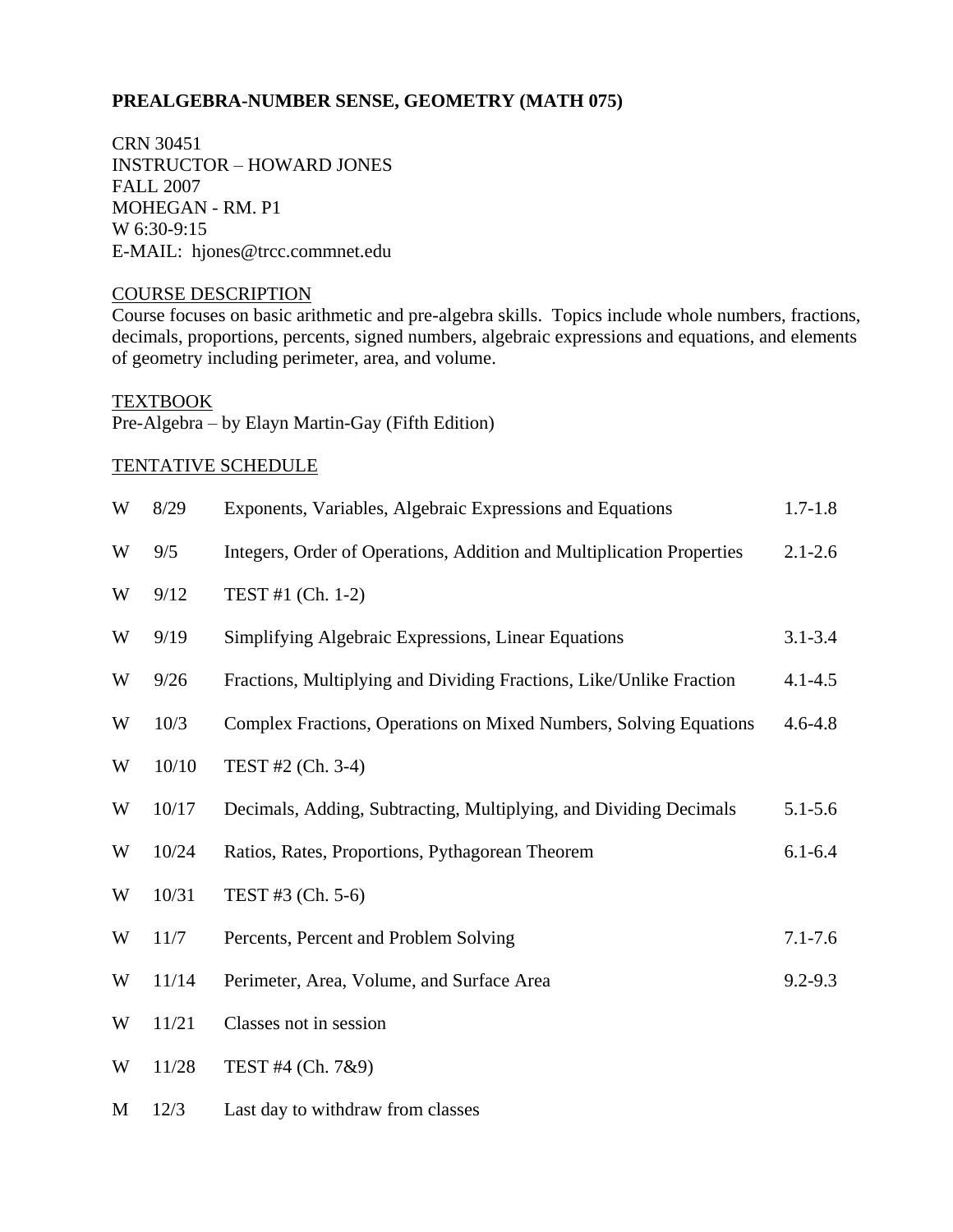- W 12/5 Review
- W 12/12 FINAL EXAM
- M 12/31 Grades available on web (www.online.commnet.edu)

## Attendance/Homework/Requirements

It is strongly suggested that students make every effort to attend ALL classes. More than three absences during the semester will jeopardize the student's success in the course. Homework will be assigned on a daily basis. All homework assignments must be completed. Students will be required to have a two-section math notebook. One section is to be dedicated to class notes while the other section will be dedicated to homework. The student's math notebook should be available to the instructor at each class. Students are not allowed to use a calculator and are not allowed to bring in a paper with notes or formulas to class. Cell phones may not be used as a calculator and must be turned off during class.

### Methods of Evaluation/Make-ups

Tests will be announced. Unannounced quizzes may be given at the discretion of the instructor. Tests that are missed for any reason cannot be made up (with the exception of snow conditions). If a student misses one of the first four tests, a make-up test will be given at the end of the semester. A student can also use this make-up test to replace their lowest test grade. Final grades will be assigned according to the following:

| <b>CLASS AVERAGE</b> | <b>FINAL GRADE</b> |
|----------------------|--------------------|
| $90 - 100$           | $A - / A$          |
| $80 - 89$            | $B - / B +$        |
| 70 - 79              | $C$ - / $C$ +      |
| $60 - 69$            | $D-$ / $D+$        |
| Below 60             | н                  |

# **NOTE: A grade of "C" or better (75) is required to pass this course and move on to Math 095.**

#### College Withdrawal Policy

Students may withdraw, in writing at the Registrar's Office, for any reason until the end of the  $10<sup>th</sup>$ week of classes. From the  $11<sup>th</sup>$  week through the end of the  $13<sup>th</sup>$  week, a student may withdraw with the signature of the instructor or advisor.

#### Statement on Disabilities

If you are a student with a disability and believe you will need accommodations for this class, it is your responsibility to contact the Disabilities Counseling Service at 383-5240. To avoid any delay in the receipt of accommodations, you should contact the counselor as soon as possible. Please note that I cannot provide accommodations based upon disability until I have received an accommodation letter from the Disabilities Counselor. Your cooperation is appreciated.